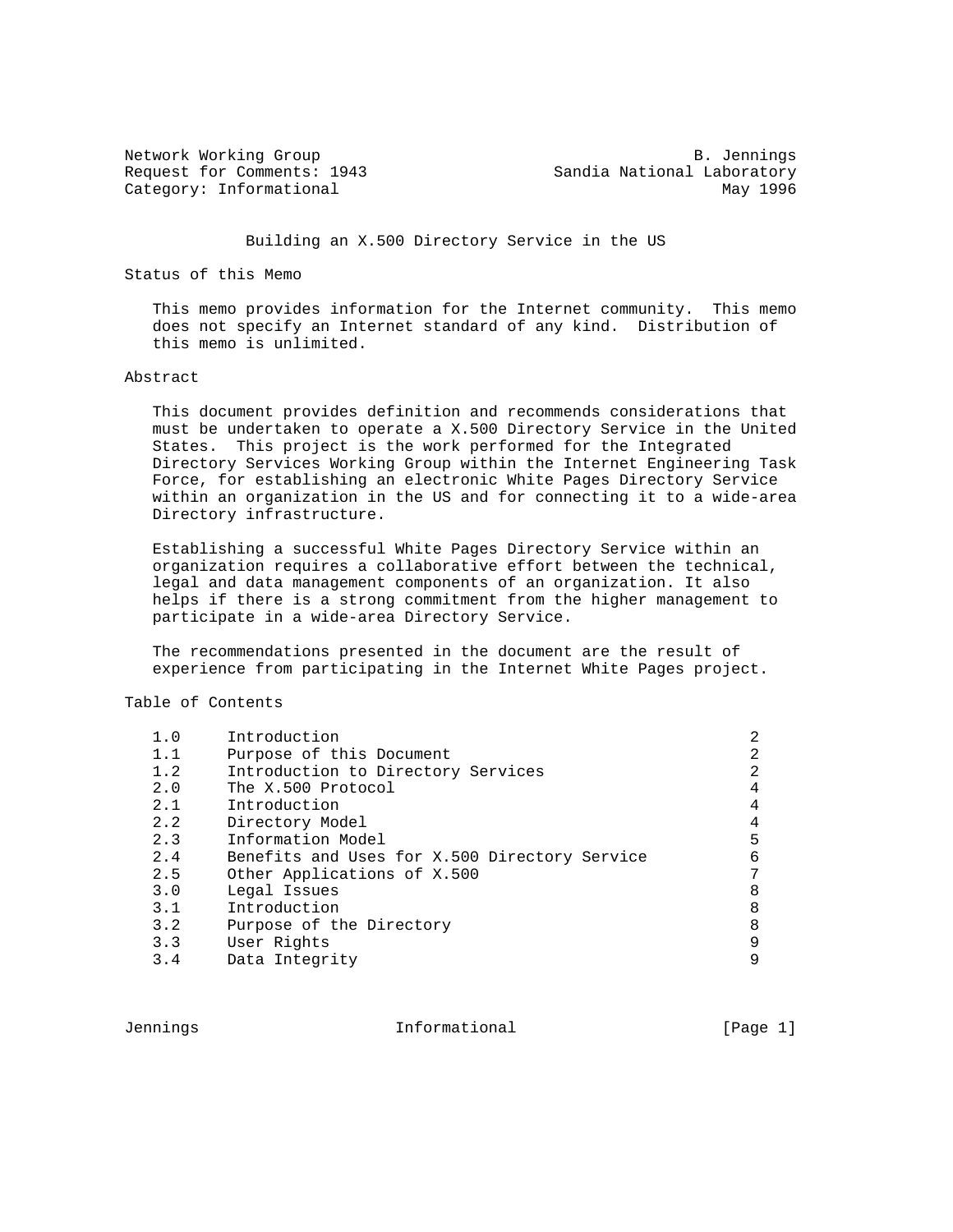| 3.5  | Protection of the Data                 | 10              |
|------|----------------------------------------|-----------------|
| 3.6  | Conclusions                            | 10              |
| 4.0  | Infrastructure                         | 11              |
| 4.1  | Introduction                           | 11              |
| 4.2  | A Well Maintained Infrastructure       | 11              |
| 4.3  | DUA Interfaces for End Users           | 12 <sup>°</sup> |
| 5.0  | Datamanagement & Pilot Projects        | 13              |
| 5.1  | Simple Internet White Pages Service    | 13              |
| 5.2  | InterNIC                               | 13              |
| 5.3  | ESnet                                  | 14              |
| 6.0  | Recommendations                        | 14              |
| 6.1  | General                                | 14              |
| 6.2  | Getting Started                        | 14              |
| 6.3  | Who are the Customers                  | 14              |
| 6.4  | What are the Contents of the Directory | 15              |
| 6.5  | What are the Rights of the Individuals | 15              |
| 6.6  | Data Integrity                         | 16              |
| 6.7  | Data Security                          | 16              |
| 6.8  | Data Administration                    | 17              |
| 6.9  | Conclusion                             | 17              |
| 7.0  | References                             | 18              |
| 8.0  | Glossary                               | 19              |
| 9.0  | Security Considerations                | 22              |
| 10.0 | Author's Address                       | 22              |

#### 1.0 Introduction

### 1.1 Purpose of this Document

 This document provides an introduction for individuals planning to build a directory service for an organization in the US. It presents an introduction to the technical, legal, and organizational aspects of a directory service. It describes various options to organizations who want to operate an X.500 Directory service and illustrates these with examples of current X.500 service providers.

## 1.2 Introduction to Directory Services

 An electronic directory server is an electronic process that provides a list of information provided via electronic access. This information is variable in content, however it should be explicitly defined by the directory purpose. Information about people, organizations, services, network hardware are just a few examples of data content that a directory service can provide. The aim of an X.500 Directory service is to make using the directory intuitive and as easy to use as calling for directory assistance. The X.500 Directory service is an international standard ratified by the International organization for Standardization (IS) and the ITU-T

Jennings Informational [Page 2]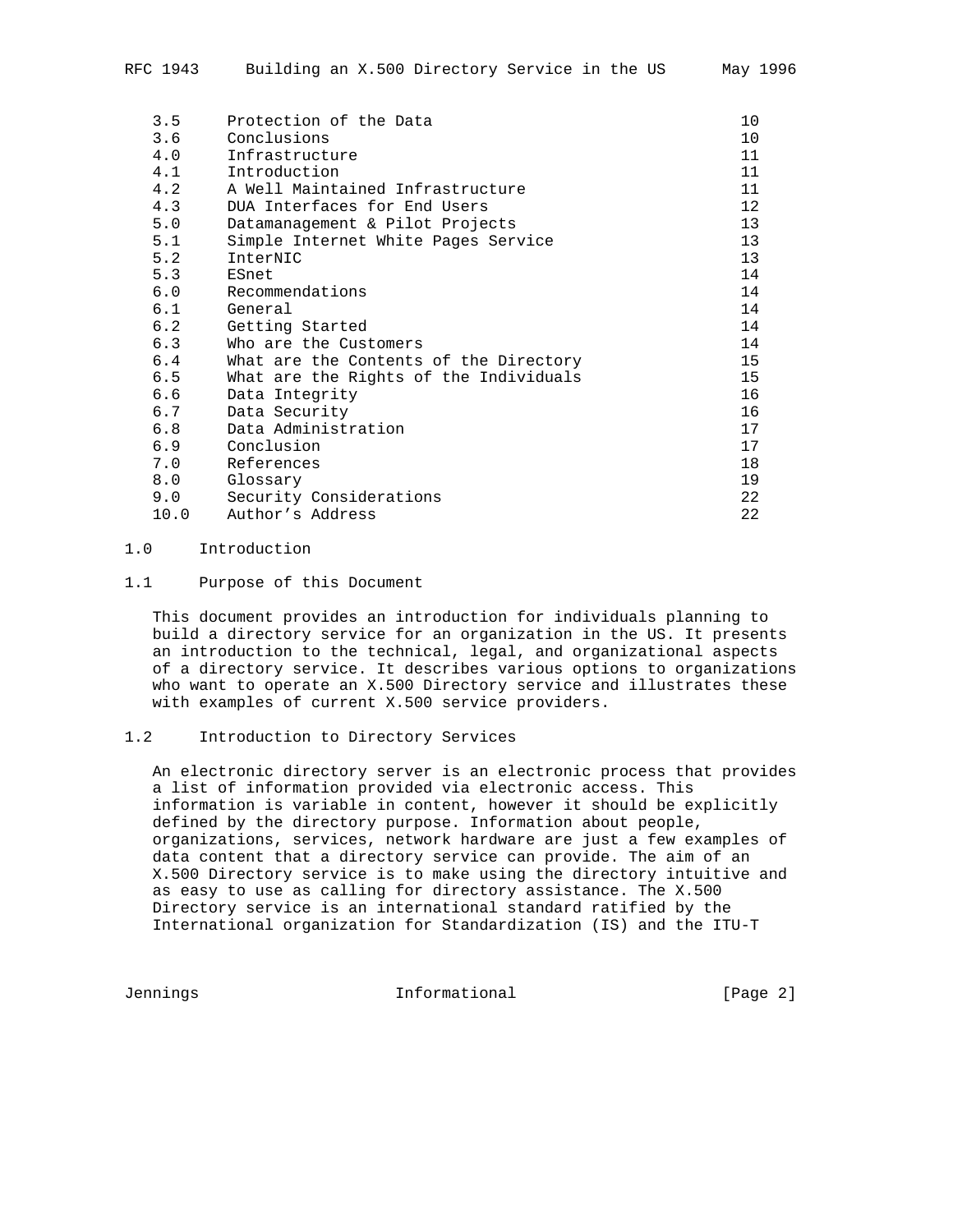International Telecommunication Union formerly (CCITT) in 1988 [1].

 The Directory is intended to be global service comprised of independently operated and distributed Directory Service Agents (DSAs), that provide information in the form of a White Pages Phone Directory.

 Electronic mail communication benefits from the existence of a global electronic White Pages to allow network users to retrieve addressing information in an intuitive fashion. Manual searching for names and addresses, specifically electronic addresses, can take a great deal of time. A White Pages directory service can enable network users to retrieve the addresses of communication partners in a user friendly way, using known variables such as common name, surname, and organization to facilitate various levels of searches.

 In order to make global communication over computer networks work efficiently, a global electronic White Pages service is indispensable. Such a directory service could also contain telephone and fax numbers, postal addresses as well as platform type to facilitate in translation of documents between users on different systems. An electronic White Pages may prove to be useful for specific local purposes; replacing paper directories or improving quality of personnel administration for example. An electronic directory is much easier to produce and more timely than paper directories which are often out of date as soon as they are printed.

 The Internet White Pages Project provides many companies in the US with an opportunity to pilot X.500 in their organizations. Operating as a globally distributed directory service, this project allows organizations in a wide variety of industry type to make themselves known on the Internet and to provide access to their staff as desired.

 Some organizations, such as ESnet agreed to manage directory information for other organizations. ESnet maintains data at their site for all the national laboratories. They provide assistance to organizations in defining their directory information tree (DIT) structure. They also provide free access to the X.500 Directory via Gopher, WWW, DUAs, whois and finger protocols.

 The InterNIC is another directory services provider on the Internet. To date [June 1995] they hold X.500 directory data for 52 organizations and provide free access to this data via various protocols: X.500 DUA, E-Mail, whois, Gopher and WWW.

 To find the most current listing of X.500 providers see RFC 1632 - Catalog of Available X.500 Implementations [2].

Jennings 10 1nformational 100 minutional [Page 3]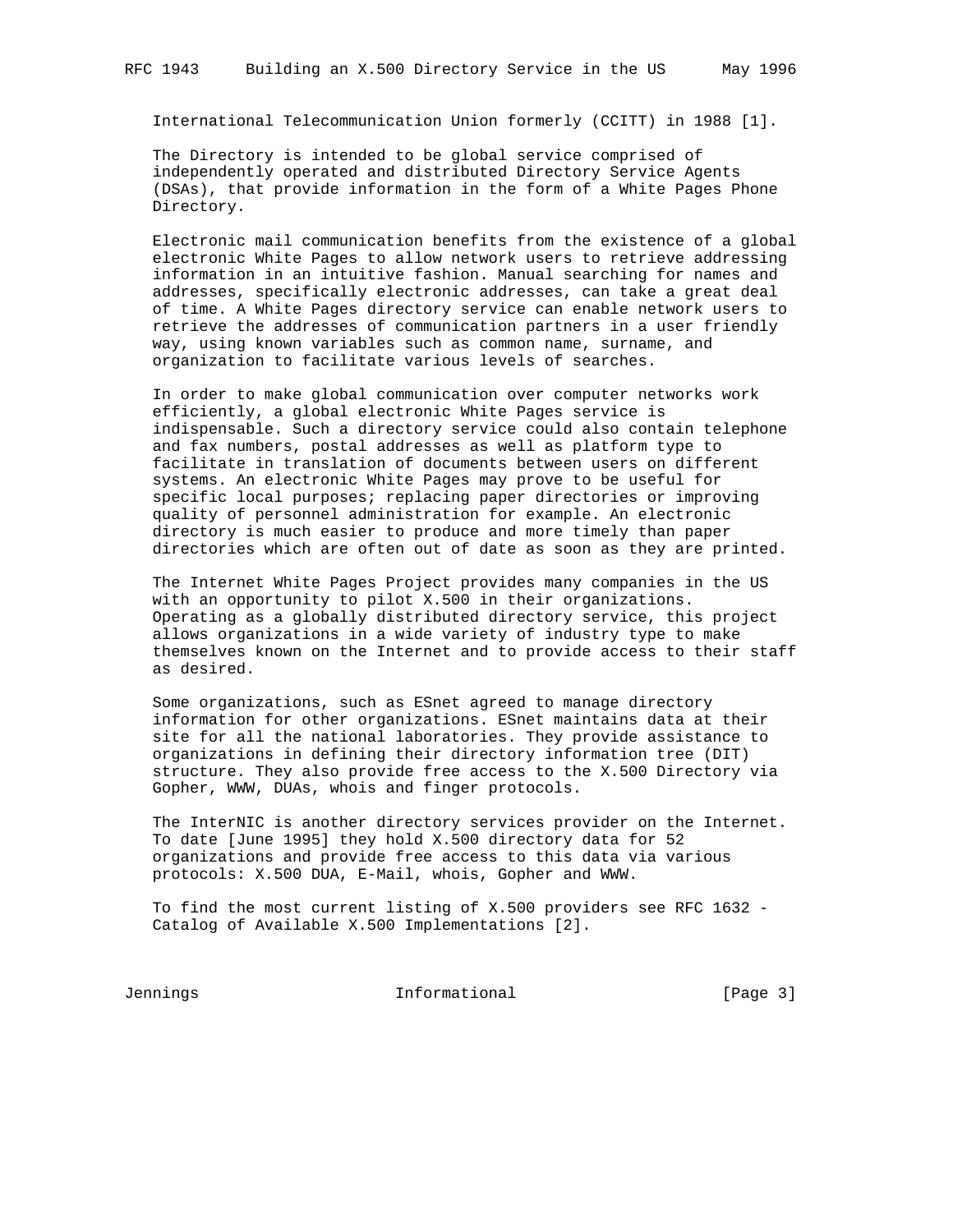## 2.0 The X.500 Protocol

#### 2.1 Introduction

 This chapter provides the basic technical information necessary for an organization to begin deploying an X.500 Directory Service. It provides a brief introduction to the X.500 protocol and the possibilities that X.500 offers.

### 2.2 The Directory Model

 X.500 Directory Model is a distributed collection of independent systems which cooperate to provide a logical data base of information to provide a global Directory Service. Directory information about a particular organization is maintained locally in a Directory System Agent (DSA). This information is structured within specified standards. Adherence to these standards makes the distributed model possible. It is possible for one organization to keep information about other organizations, and it is possible for an organization to operate independently from the global model as a stand alone system. DSAs that operate within the global model have the ability to exchange information with other DSAs by means of the X.500 protocol.

 DSAs that are interconnected form the Directory Information Tree (DIT). The DIT is a virtual hierarchical data structure. An X.500 pilot using QUIPU software introduced the concept of a "root" DSA which represents the world; below which "countries" are defined. Defined under the countries are "organizations". The organizations further define "organizational units" and/ or "people". This DIT identifies the DIT for the White Pages X.500 services.

 Each DSA provides information for the global directory. Directories are able to locate in the hierarchical structure discussed above, which DSA holds a certain portion of the directory. Each directory manages information through a defined set of attributes and in a structure defined as the Directory Information Base (DIB).

 A DSA is accessed by means of a Directory User Agent (DUA). A DUA interacts with the Directory by communicating with one or more DSAs as necessary to respond to a specific query. DUAs can be an IP protocol such as whois or finger, or a more sophisticated application which may provide Graphical User Interface (GUI) access to the DSA. Access to a DSA can be accomplished by an individual or automated by computer application.

Jennings 10 1nformational 1999 (Page 4)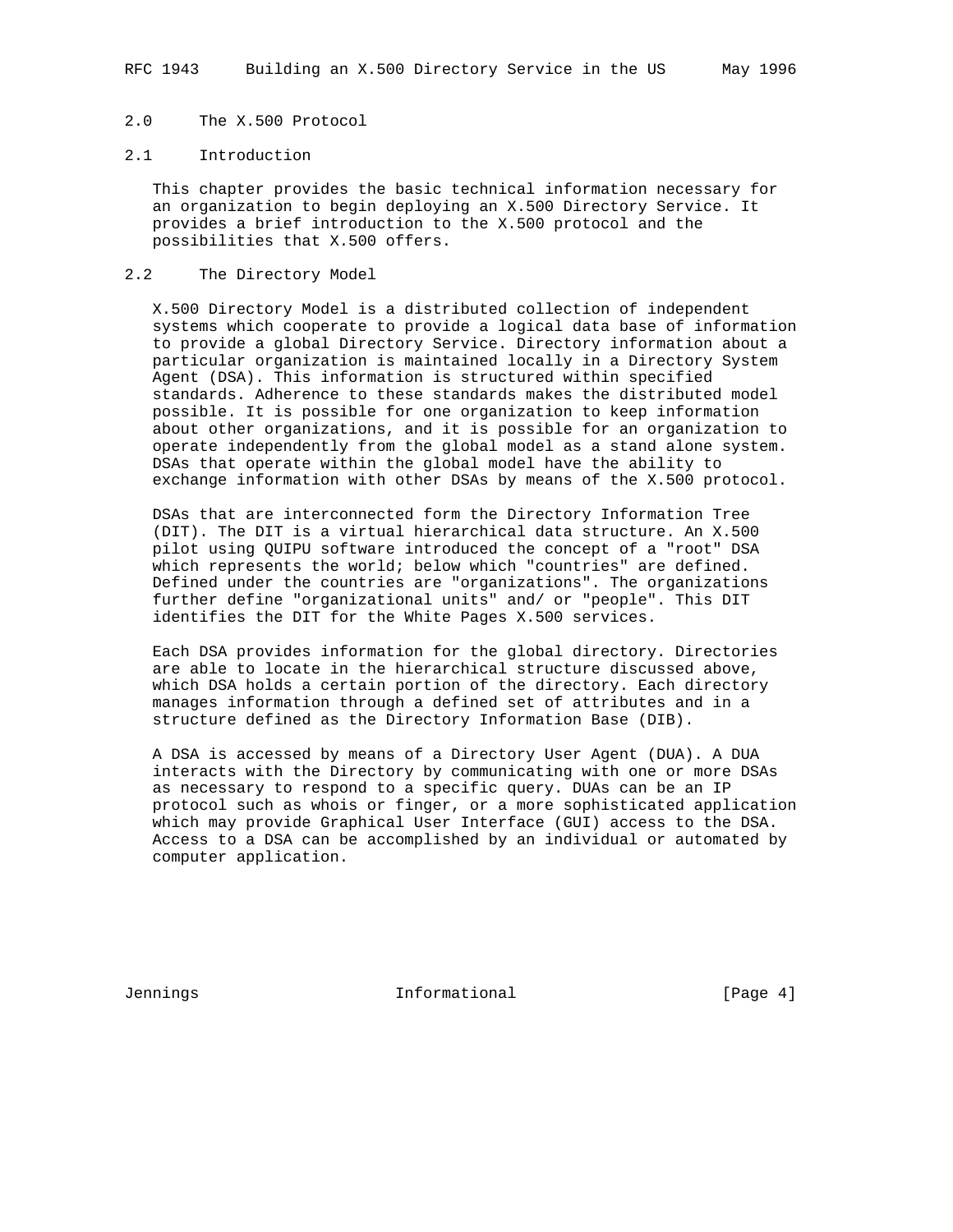# 2.3 The Information Model

 In addition to the Directory Model, the X.500 standard defines the information model used in the Directory Service. All information in the Directory is stored in "entries", each of which belong to at least one "object class". In the White Pages application of X.500 object classes are defined as country, organization, organizational unit and person.

 The object classes to which an entry belongs defines the attributes associated with a particular entry. Some attributes are mandatory others are optional. System administrators may define their own attributes and register these with regulating authorities, which will in turn make these attributes available on a large scale.

 Every entry has a Relative Distinguished Name (RDN), which uniquely identifies the entry. A RDN is made up of the DIT information and the actual entry.

 The Directory operates under a set of rules know as the Directory schema. This defines correct utilization of attributes, and ensures an element of sameness throughout the global Directory Service.

 Under the White Pages object class "Person" there are three mandatory attributes:

objectClass commonName surName

These attributes along with the DIT structure above, define the RDN.

 An example of an entry under Sandia National Laboratory is shown here: @c=US@o=Sandia National Laboratory@ou=Employees@cn=Barbara Jennings



Jennings 10 1nformational 1999 [Page 5]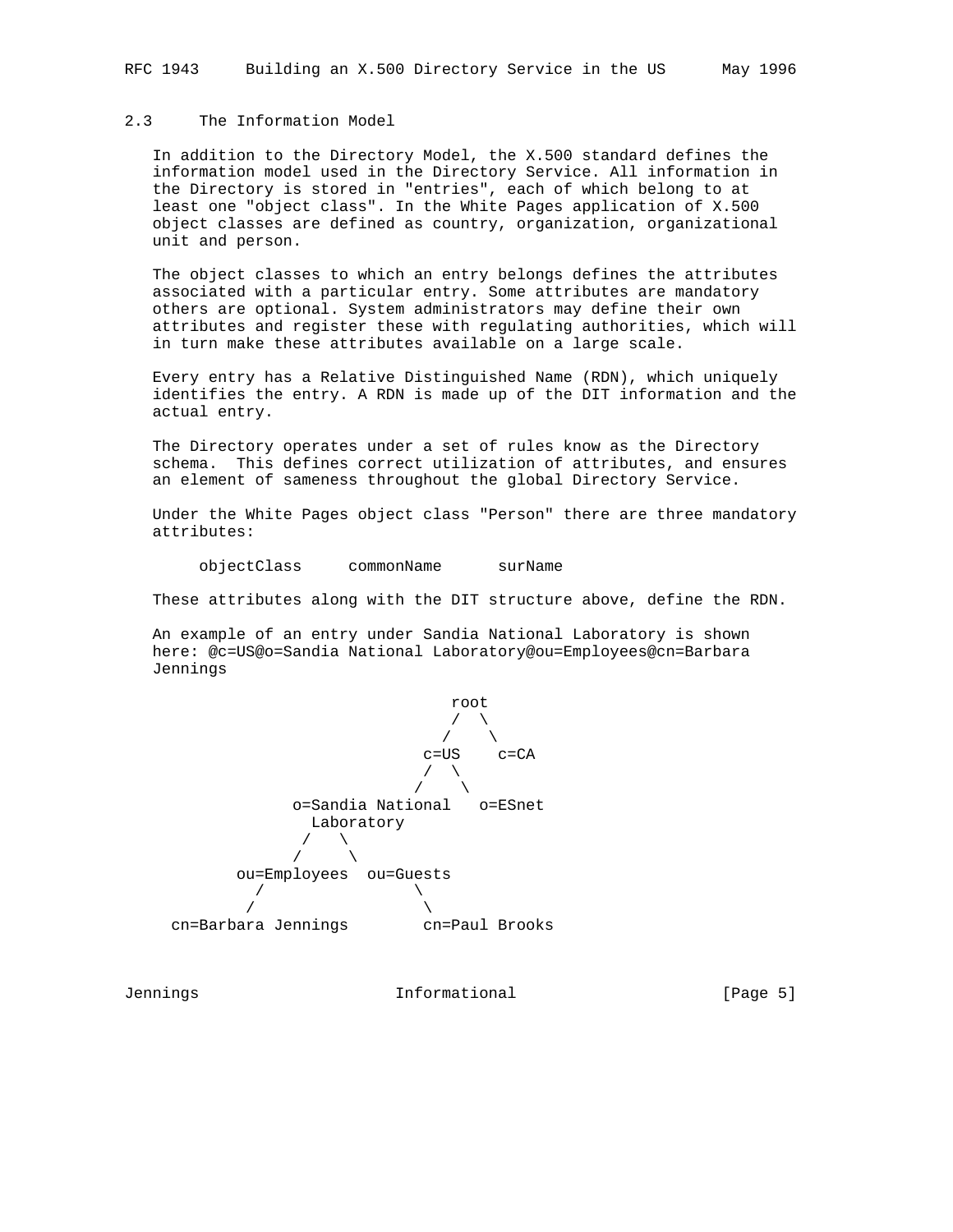Organizations may define the best structure suited for their DIT. Typically an organizations DIT will look very much like the organizations structure itself. A DIT structure is determined by naming rules and as such, becomes the elements unique Relative Distinguished Name (RDN). The DIT structure may also be dependent on whether the DSA information is administered by a flat file or a database. Extra consideration to designing of the DIT structure should be taken when using flat files versus a database, as it takes longer to search through a flat file if the tree structure becomes too complex or intricate. To obtain information on recommended schema for DIT structuring see RFC1274 [3].

2.4 Benefits and Uses for X.500 Directory Service

 The nature of the X.500 Directory makes it suitable for independently operated segments that can be expanded to global distribution. The benefits for local directory use are:

 - with the distributed nature of the service, an organization may separate the responsibility for management of many DSAs and still retain the overall structure;

 - the robustness of this service allows it to provide information to a wide range of applications. Whereas globally integrated projects must conform to a specific DIT, independent X.500 operations may define unique DITs, object classes and attributes as per their specific needs;

 - X.500 is a good alternative for paper directories, offering the ability to update and modify in an interactive mode. This allows a company to provide the most current information with less cost and effort;

 - because of the electronic base of X.500, other electronic applications may interact with the application without human intervention.

The benefits for global directory use are:

 - the distributed nature of X.500 is well suited for large global applications such as the White Pages Directory. Maintenance can be performed in a distributed manner;

 - X.500 offers good searching capabilities from any level in the DIT. Also with "User Friendly Naming" in place, searches are very intuitive;

Jennings and Informational and Informational (Page 6)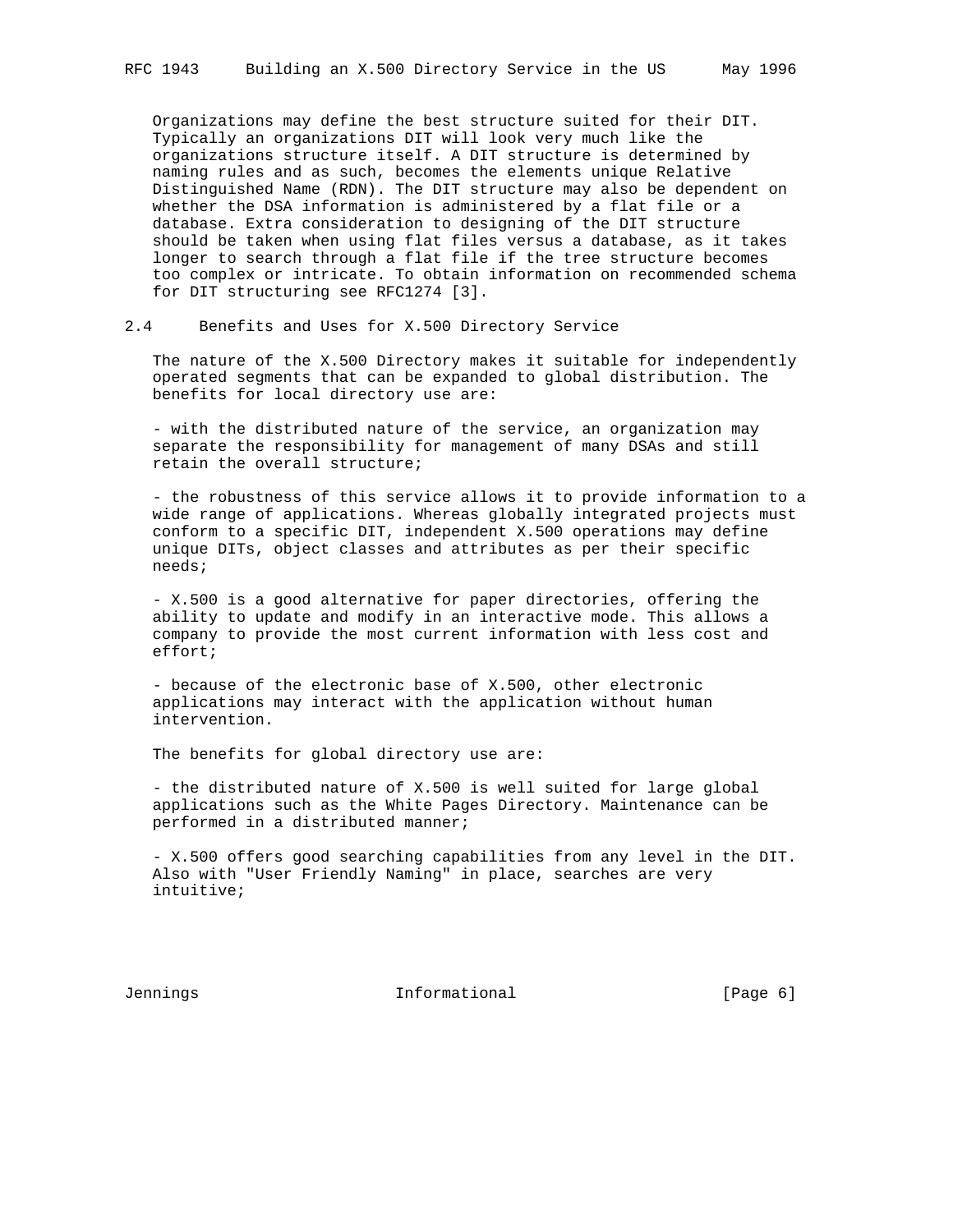- there are DUA interfaces for the White Pages service available for all types of workstations. For an overview of X.500 software reference RFC1632.

 - X.500 is an international standard. Using such a standard ensures interoperability within the worldwide base.

### 2.5 Other Applications of X.500

 In addition to the White Pages, X.500 can be used as a source for any type of information that needs a distributed storage base.

 The University of Michigan is using X.500 for electronic mail routing. Any mail coming to the university domain, umich.edu; gets expanded out to a local address that is stored in the rfc822Mailbox attribute. The University also operates a standard X.500 name server which provides name lookup service of over 200,000 names. They use the Lightweight Directory Access Protocol (LDAP) [11].

 An implementation of the X.500 Standard directory service has been incorporated into the Open Software Foundation (OSF) Distributed Computing Environment (DCE). This component, known as the Global Directory Service (GDS), provides an area where distributed application clients can find their application servers. The GDS, in response to requests made by other clients, provides the unique network address for a particular DCE resource. Because it is based on a international standard, GDS can offer access to resources among users and organizations worldwide. This scalable service can be performed in DCE environments that range in size from the very small to the very large.

 Lookup services can be implemented into a variety of applications. Cambridge University in Great Britain implemented the X.500 directory service into an employee locator application. Based on badge sensors at strategic locations, this application can determine the whereabouts of an employee on the campus. As the individual moves about, the sensors register their location in an X.500 Directory.

 Digital Signature Service (DSS) and Privacy Enhanced Mail (PEM) work on the principal of a directory key server which generates and provide users with "public" codes that match previously registered "private" codes. Only the recipient can decipher messages sent in this fashion. The X.509 [4] standard for key certificates easily fits within the structure of the X.500 Directory Service.

Jennings 10 1nformational 1999 [Page 7]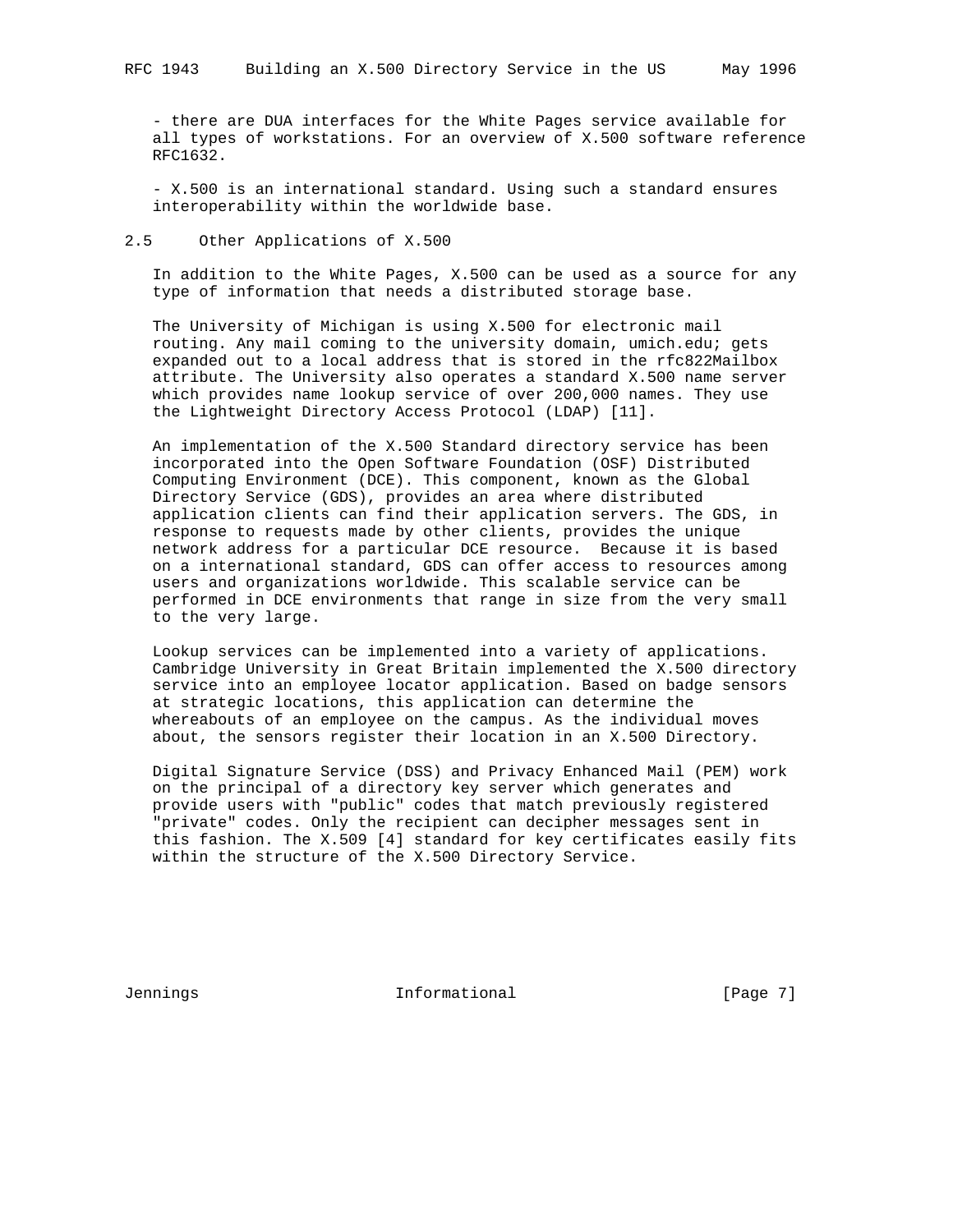## 3.0 Legal Issues

#### 3.1 Introduction

 Currently in the United States, there are no specific legal rules for the information that is provided via an electronic directory service. Various organizations and groups associated with usage of the Internet, noting a need to address privacy and data integrity issues, have prepared directives to address this issue. Two such areas addressed are those of the rights of registrants included in the directory and the responsibility of administrators to guarantee the integrity of such data.

 Registries containing information that is related to an individual is freely transferred and unregulated in the US, unless the provider of the data is an agency or an holder of sensitive information as defined by federal legislation and further may differ for each state. An agency is defined as: any executive department, military department, Government corporation, Government controlled corporation, or other establishment in the executive branch of the Government (including the Executive Office of the President), or any independent regulatory agency. Sensitive data can be financial records, medical records, and certain legal documents. As previously noted, each state has their own legislation on sensitive or private data.The registered persons have little recourse to control list information short of filing a lawsuit against the information provider.

 For individuals who transfer data across country boundaries, it is important to understand that other countries may have legislation to regulate data. Prior to requesting list information from these countries, an administrator should review applicable legislation and have some mechanism in place to ensure how data will be handled once it is crosses the border. Policy Statements for some countries have been prepared and are provided for via Code of Conduct papers.

### 3.2 Purpose of the Directory

 The operational intent including presentation data and list registrants and access rights must be clearly defined and stated. Initially this provides the skeleton of the DIT. Eventually a statement such as this may provide a basis legally justifying the directory.

 All data presented must be defined in the purpose. If for example, a directory is for the sole purpose of providing professional addressing information - an entry would include name, postal address, office telephone, facsimile number, electronic mail address and

Jennings 1nformational 1999 [Page 8]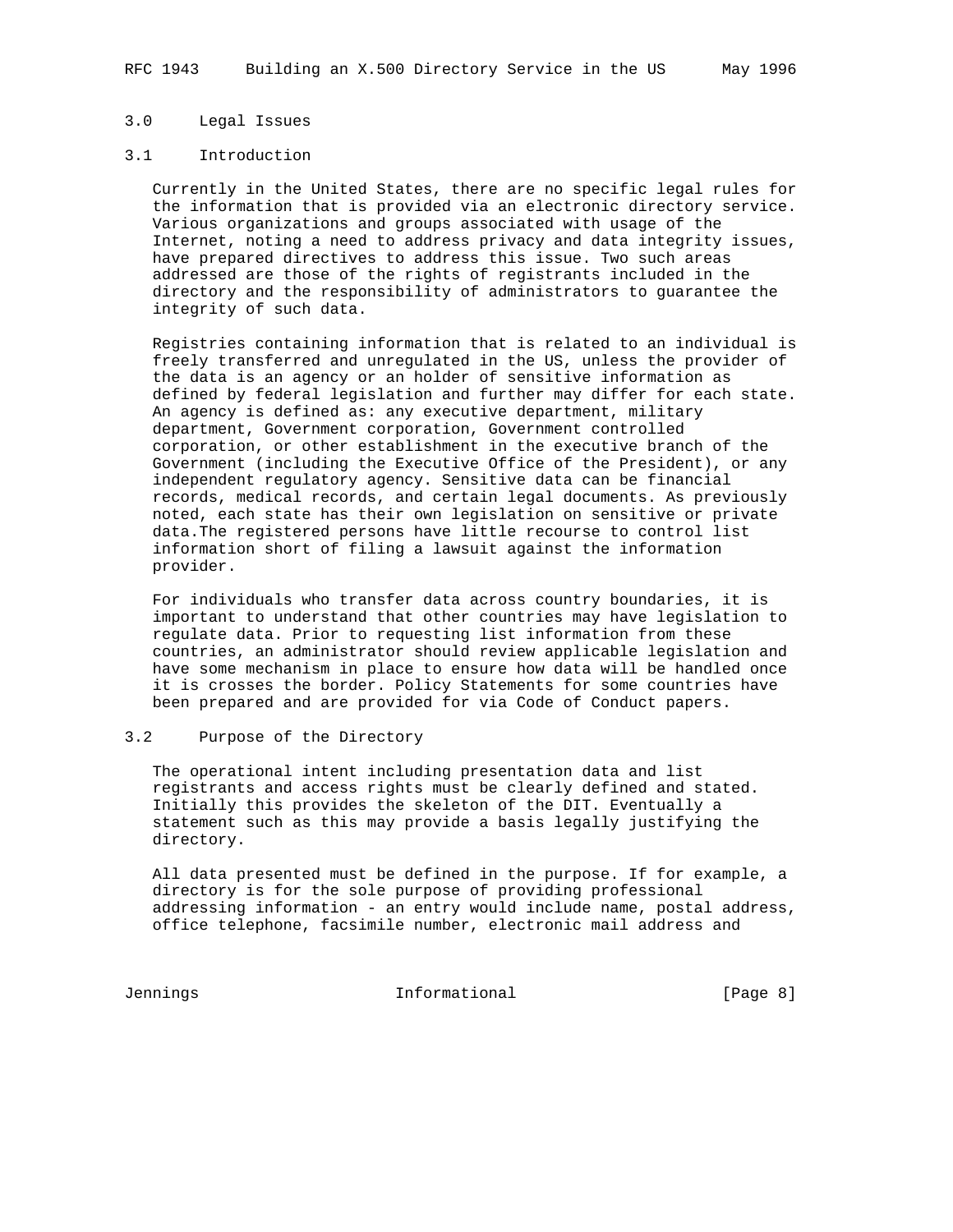company name. Private address information listing the home address or phone would be prohibited as would any other information not directly related to addressing.

#### 3.3 User Rights

 The North American Directory Forum (NADF) has published a document that defines the User Bill of Rights [5]. This document defines an individuals rights regarding the public release of personal or private information. Among other issues stated, the user has the right to be notified regarding the inclusion of their information in a data registry as well as the right to examine and have incorrect information changed.

 This paper is specifically written for the North American Directory Forum and recommends compliance with US or Canadian laws regulating privacy and access information.

 Although current US legislation does not include all the suggestions in this document, it is the responsibility of the controller of the data to respect the rights of the individuals. These recommended rules can be seen as respect for the individual and the considerate controller will follow these guidelines within any boundaries that they may be mandated by.

#### 3.4 Data Integrity

 An information provider has the responsibility to guarantee the data that they make available to users. The integrity of a data source is heavily weighted by the accuracy and timeliness of the contents. Interoperable data sources must have concurrence of these factors as well. The degree to which an information provider can guarantee the validity of the data that they present, reflects on the validity of the provider in general. RFC 1355 [6], suggests that a data source enable accuracy statements describing the process that the individual NIC will use to maintain accuracy in the database.

 In the European community, it is a legal requirement that the information provider guarantee accurate data.

 The controller of the information needs to be certain of the primary source of data. When possible, the controller should develop routines of random checks to validate the registry data for correctness.

Jennings 10 1nformational 1999 [Page 9]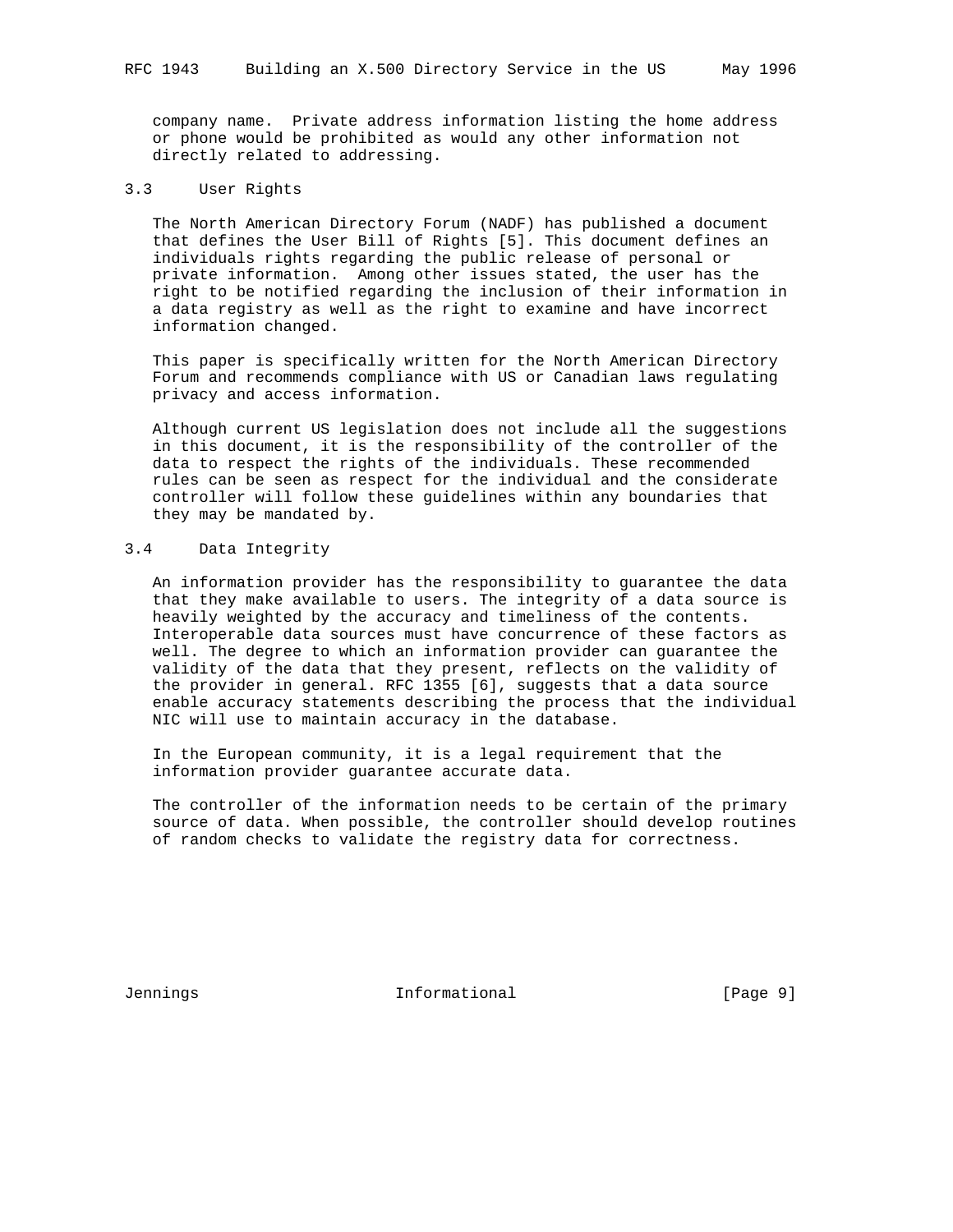#### 3.5 Data Security

 A Directory Service with non-authenticated access from the Internet is difficult to protect from unauthorized use. Unauthorized use being defined by each organization within the directory purpose statement. Typical misuse being by individuals who attempt to duplicate the directory for unauthorized purposes. Other security measures include: Access Control Lists (ACLs), limitations on number of entries returned to a query, and time to search flags. The result of such controls will affect the legitimate user as well as the user they are intended to block.

 An alternative that may provide protection from misuse is to create and display an attribute with each entry stating non-approved usage. This feature will also provide evidence of restricted use in the event that a legal case is necessary to stop unauthorized access.

 The responsibility again falls on the data provider/implementor of the directory service. Astute programmers will create or make use of existing tools to protect against data destruction, falsification, and misuse.

#### 3.6 Conclusions

 User Rights, Data Integrity and Protection of data should not be considered merely in an effort to abide by legal rulings; they should be the intention of a good data source. A successful Directory Service must be aware of the requirements of those individuals inclusive in the list as well as those of the directory users.

 In general, at the minimum the following conditions should be observed:

- 1. Define the purpose of the Directory.
- 2. Initially inform all registrants of their inclusion in a Directory.
- 3. Prevent the use of data beyond the stated purpose.
- 4. Limit the attributes associated to an entry within boundaries of the purpose.
- 5. Work towards a suitable level of security.
- 6. Develop a mechanism to correct/remove faulty data or information that should not be in the Directory.

Jennings Informational [Page 10]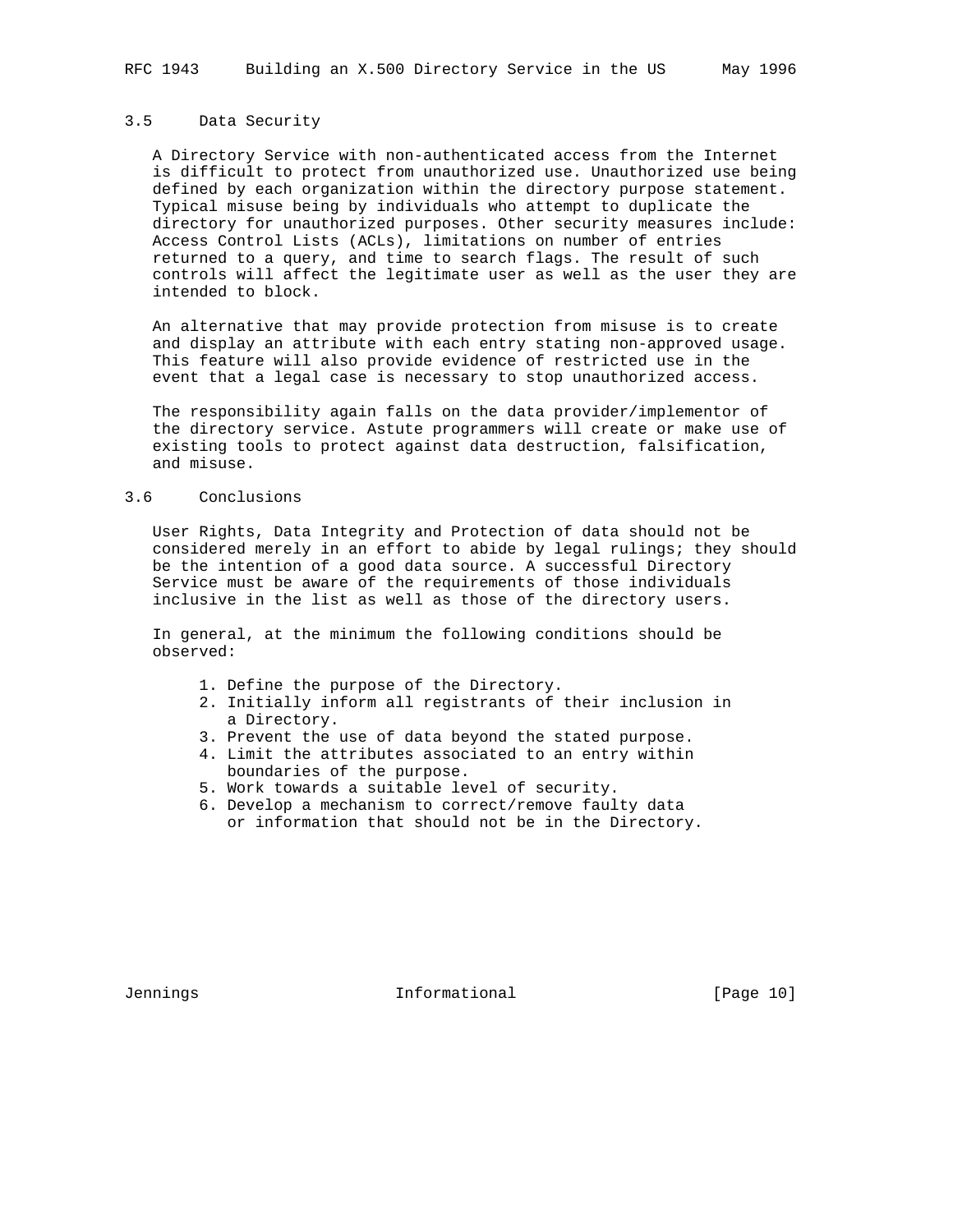## 4.0 Infrastructure

#### 4.1 Introduction

 The White Pages Project, currently operated by Performance Systems International (PSI) provides a reliable QUIPU infrastructure for sites wishing to provide their own X.500 directory. Started in 1989 as the NYSERNet White Pages Pilot Project it was the first production-quality field test of the Open Systems Interconnection (OSI) technology running on top of TCP/IP suite of protocols [7]. This pilot X.500 Directory, provided a real-time testbed for a variety of administrative and usage issues that arise. Today, more than 30 countries participate in the globally distributed project with over 1 million entries. The White Pages pilot is one of 37 other pilots cooperating to provide information in the Nameflow-PARADISE directory; an European project.

 Initially the software was public domain, QUIPU X.500 [8]. This "shareware" application in conjunction with administrative services provided free of charge by PSI, allowed for a truly distributed X.500 Directory Service to operate.

 In keeping with the Internet rules of operation, the lack of the US regulations, the suggestions of North American Directory Forum and the Internet Engineering Task Force (IETF), the complications that arise from multi-distributed data as a service can be overwhelming. PSI took on the challenge to provide such a service, and continues to ensure operations today.

### 4.2 A Well Maintained Infrastructure

 This distributed information service involves the cohesive effort of all of the participating organizations. The ISO Development Environment (ISODE) implementation of the OSI Directory, provided the attributes and uniformity to facilitate this effort.

 The primary DSA for the PSI Project is named Alpaca. Operating on a Sun Sparc 10 with 120 megabytes of memory, this host serves as the Master for the DSAs of 117 organizations under c=US. Redundancy for Alpaca is provided by two sources, Fruit Bat operated by PSI and Pied Tamarin operated by the InterNIC. Slave updates to this host are provided on a nightly basis from the individual DSAs.

 The data presentation is hierarchical in nature and emulates the common white pages telephone book. The information provided contains at minimum: a common name, voice phone listing, and electronic mail addressing. Each entry has a uniqueness associates with it; the relative distinguished name which is comprised of the entire

Jennings 10 11 Informational 10 10 12 12 13 14 15 16 17 18 18 19 19 19 19 19 19 1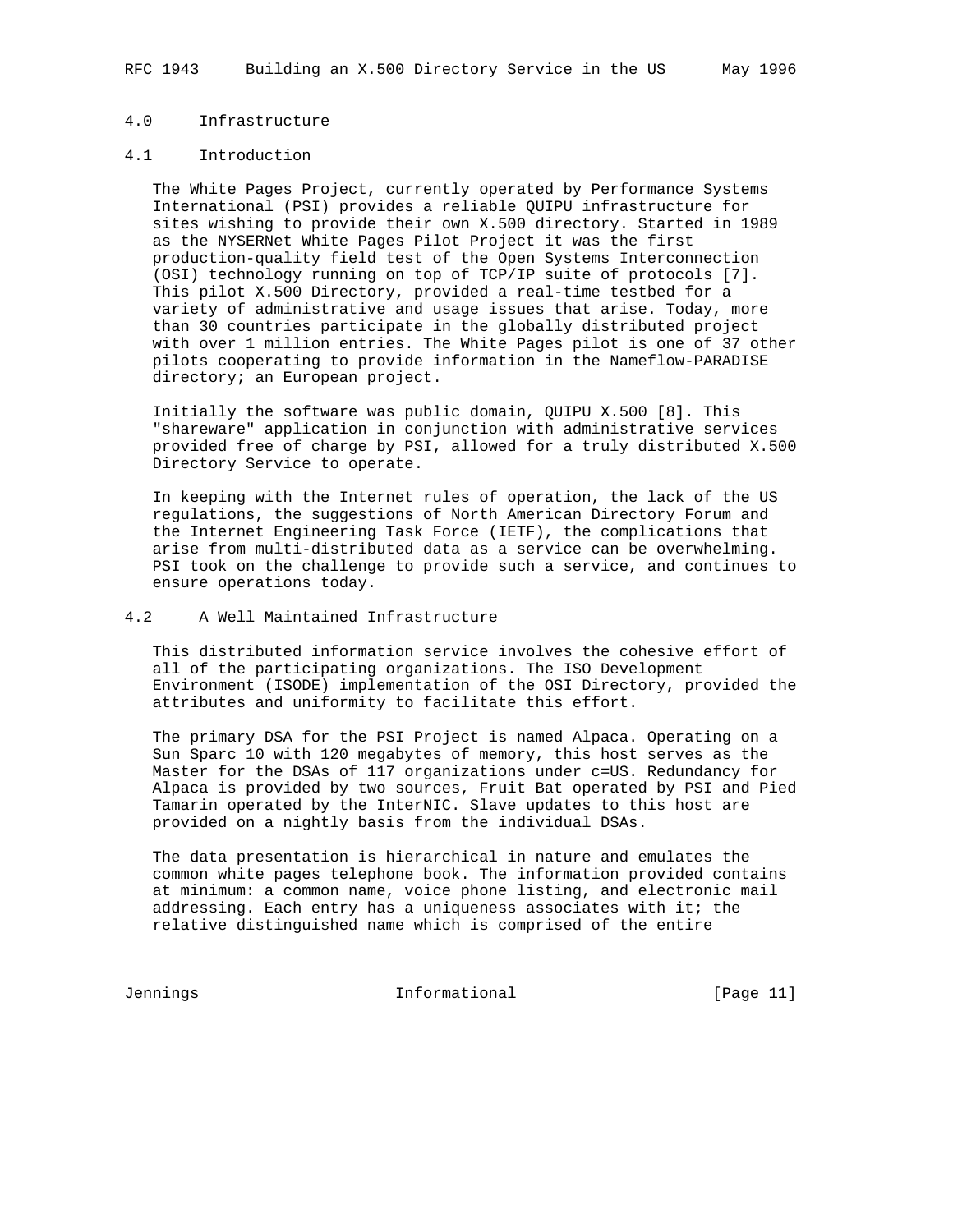directory information tree. The DITs may vary slightly, but each must contain an organization, and a person. The nature of the directory and the structure of the actual organization for whom the directory is being provided contribute to the overall DIT structure. The following is a list of commonly used attributes:

| commonName     | physicalDeliveryOfficeName | stateOrProvinceName      |
|----------------|----------------------------|--------------------------|
| description    | photo                      | streetAddress            |
| userid         | postOfficeBox              | surname                  |
| favouriteDrink | postalAddress              | telephoneNumber          |
| title          | rfc822Mailbox              | facsimileTelephoneNumber |

## 4.3 DUA Interfaces for End Users

 There are a variety of user interfaces on the market today that will provide Directory User Agent access to the X.500 Directory. Standard protocols such as fred, whois, whois++, finger, are used widely. Interfaces are also available via World-wide Web browsers and electronic mail.

 Vendors providing DUAs include ISODE Consortium, NeXor, and Control Data Corporation. These applications operate in conjunction with the vendor provided DSAs.

 Historically DUA interfaces were difficult to implement and required the entire OSI stack. Implementing such a product on a PC or Apple platform required skillful programming. The executable for these platforms were usually very large. The IETF has since defined and standardized the Lightweight Directory Access Protocol (LDAP) [11]; a protocol for accessing on-line Directory services which offers comparable functionality to the Directory Access Protocol (DAP). It runs directly over TCP and is used by nearly all X.500 clients. LDAP does not have the overhead of the various OSI layers and runs on top of TCP/IP.

 The functionality varies by specific DUA. Each offers access to the X.500 Directory. Most offer the ability to make modifications to entries. There are a few that offer Kerberos authentication.

 Further information on LDAP clients for specific platforms can be found on the University of Michigan WWW server: http://www.umich.edu/˜rsug/ldap.

 Another interface that has been tested and recommended for users by our Dutch (Surfnet) colleagues is Directory Enquiry (DE). Originally developed by University College London for the Paradise project in Europe, the engineers at Surfnet have selected DE as the best interface for "dumb" terminals. They have also translated the

Jennings Informational [Page 12]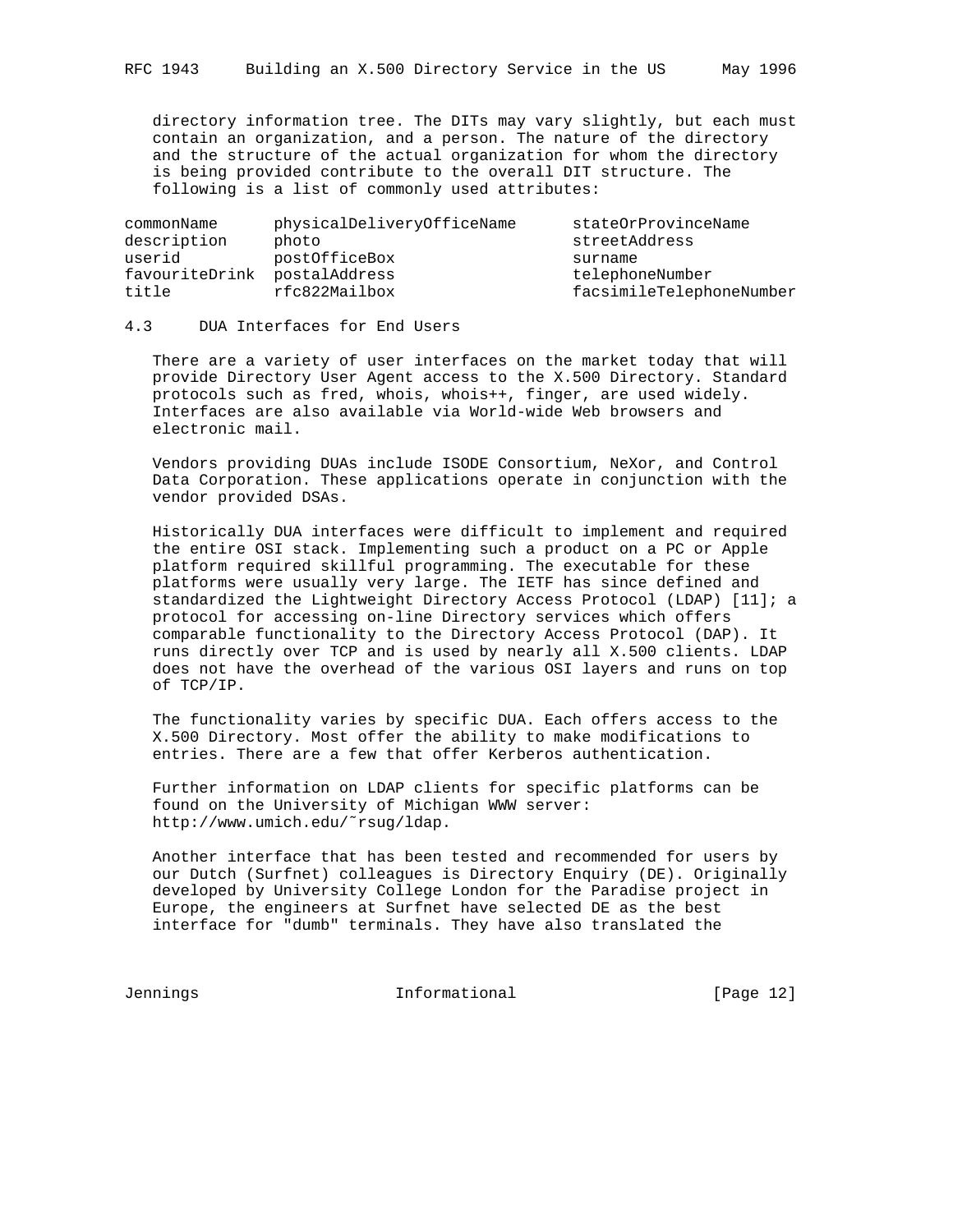interface into Dutch for their local users [12].

 Ideally, users should be able to access X.500 directly from their electronic mail applications. Vendors (other than the ones mentioned above) have been slow to incorporate the X.500 Standards into their electronic mail applications.

- 5.0 Datamanagement & Pilot Projects
- 5.1 Simple Internet White Pages Service

 A wide variety of directory services retrieval protocols has emerged in the time since the original Internet White Pages was begun in 1989. To ensure that decentralized implementations will have interoperability with other providers, the IETF Integrated Directory Services Working Group, is working to create a draft focusing on the common information and operational modeling issues to which all Internet White Pages Services (IWPS) must conform to.

 Utilizing current information servers, the conceptual model described includes issues regarding naming, schema, query and response issues for a narrowly defined subset of directory services. The goal of this paper is to establish a simple set of information objects, coupled with a basic set of process requirements that will form a basis which can lead to ubiquitous IWPS. With this goal in mind, it will be easier to proved a consistent User view of the various directory services.

5.2 InterNIC

 The InterNIC [9] is a collaborative project of two organizations working together to offer the Internet community a full scope of network information services. Established in January 1993 by the National Science Foundation, the InterNIC provides registration services and directory and database services to the Internet. (Internet a global network of more than 13,000 computers networks, connecting over 1.7 million computers and used by an estimated 13 million people.) In keeping up with the exponential growth of the Internet, the InterNIC provides a guide to navigate the maze of available resources.

 InterNIC provides two types of services; InterNIC directory and database services and registration services. AT&T provides the directory and database services, acting as the pointer to numerous resources on the network offering X.500 to help users easily locate other users and organizations on the Internet.

Jennings Informational [Page 13]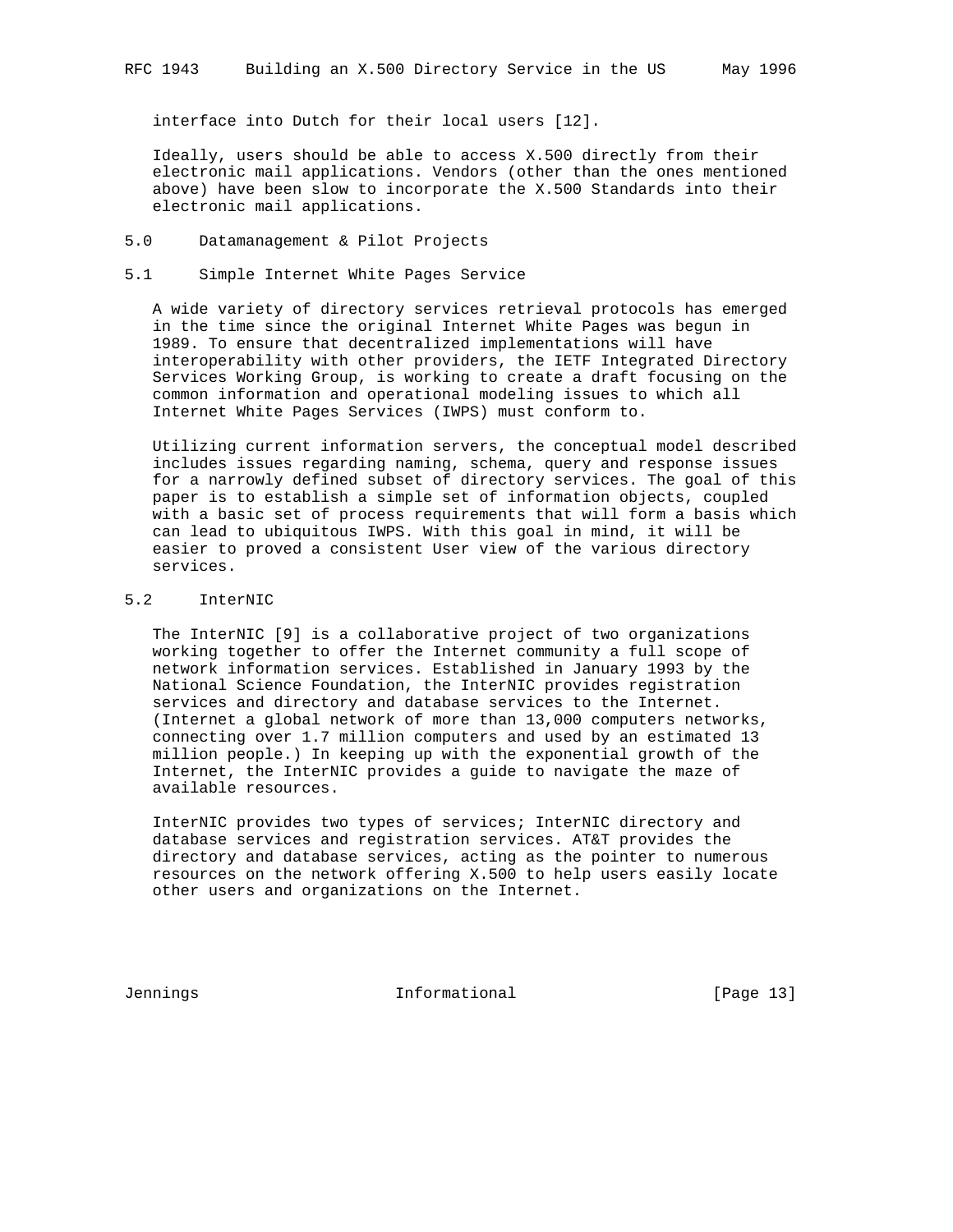#### 5.3 ESnet

 The Energy Sciences Network [10], is a nationwide computer data communications network whose primary purpose is support multiple program, open scientific research. As part of this support, ESnet offers networking services including information access and retrieval, directory services, group communications series, remote file access services and infrastructure services. As a early member of the White-Pages Pilot Project, ESnet continues to be a part of the worldwide distributed directory service based on the ISO/OSI X.500 standard. There are over nineteen ESnet organization represented in the directory, comprising over 120,000 entries. ESnet provides access to seven other sites via the X.500 DSAs.

#### 6.0 Recommendations

#### 6.1 General

 The X.500 Directory technology is available through several options. Vendors can provide consultation for schema design as well as supply, install, and support the software to perform the operations required. For smaller organizations or companies who do not want to administer their own DSA, there are providers available who will maintain the DSAs remotely and provide this service to the Internet. Those with network and management expertise, can either operate independently or join one of several white pages directory projects. Careful consideration must be given to the initial investment required and the required maintenance process.

### 6.2 Getting Started

 Successful initialization of a directory service requires a systematic approach. The complexity of offering this type of service becomes more apparent as implementation progresses. Several aspects must be considered as this service becomes a cooperative effort among the technical, administrative, organizational, and legal disciplines. Procedures must be defined and agreed to at the initial phase of implementing an X.500 Directory service [13]. The following are issues that should be addressed in these procedures.

#### 6.3 Who are the Customers?

 Defining the customer and the customer requirements will determine the scope of service to offer. What is the primary purpose for the directory service? A company may find it desirable to do away with a paper directory while simultaneously providing the current directory information. The directory may be for internal use only or expanded to any users with Internet access. Will the customer use the

Jennings Informational [Page 14]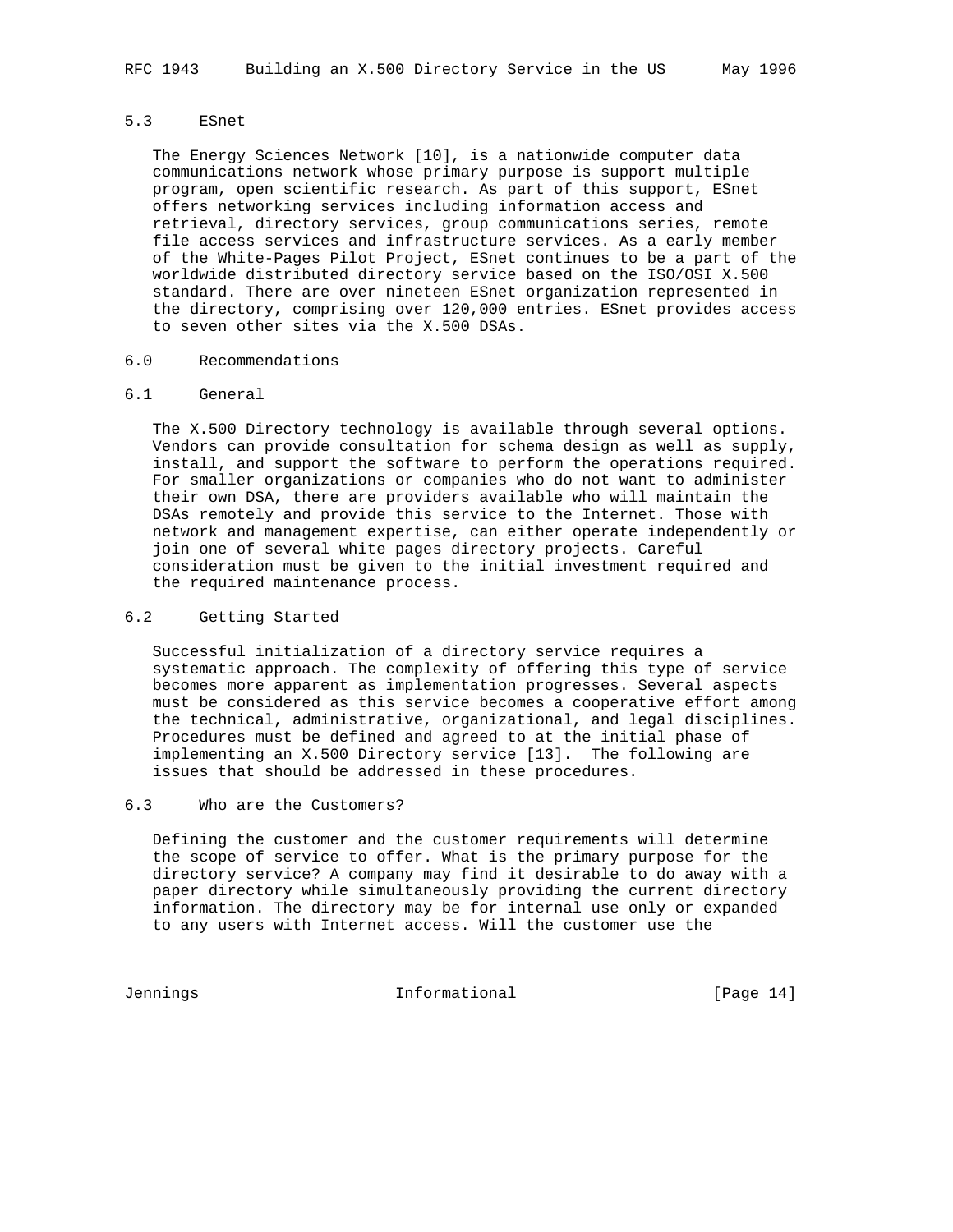directory for e-mail address only or is other locational information such as postal address and telephone number a requirement?

 The directory may provide information to electronic customers such as distributed computing applications as well. In this case, the data must be provided in machine readable format.

 Will the customers extend across country boundaries? Information may be considered private by one country and not by another. It is necessary to be aware of the legalities and restrictions for the locality using the data. Some counties have published a Code of Conduct with the IETF, explicitly stating the legal restrictions on directory and list data. Check the archives to determine if the country with whom information will be shared has presented such information.

6.4 What are the contents of the Directory?

 The information presented in the directory is tightly coupled with the purpose. If the purpose is to provide addressing information for individuals, then customary information would include: Name, address, phone, e-mail address, facsimile number, pager, etc. If the use of the directory is to facilitate electronic mail routing then the destination mail address needs to be included for each user. No other information should be presented in the directory if it is not directly related to the purpose.

 If the directory is internal only, it may be desirable to include the registrants title as well. Remember that information available on the Internet is generally open to anyone who wants to access it. Individuals wishing to target a specific market may access directories to create customer mailing lists.

 The structure or schema of the X.500 Directory must be an initial consideration. Will the hierarchy follow the company structure or is a different approach more practical? How many entries will there be in the directory five or 50,000? A complex hierarchyfor thousands of users may affect the efficiency of queries.

6.5 What are the rights of the individuals?

 The subjects included in the directory shall have well defined rights. These may be mandated by company policy, legal restrictions, and the ultimate use of the directory. For a basic Internet White Pages Service these rights may include:

Jennings Informational [Page 15]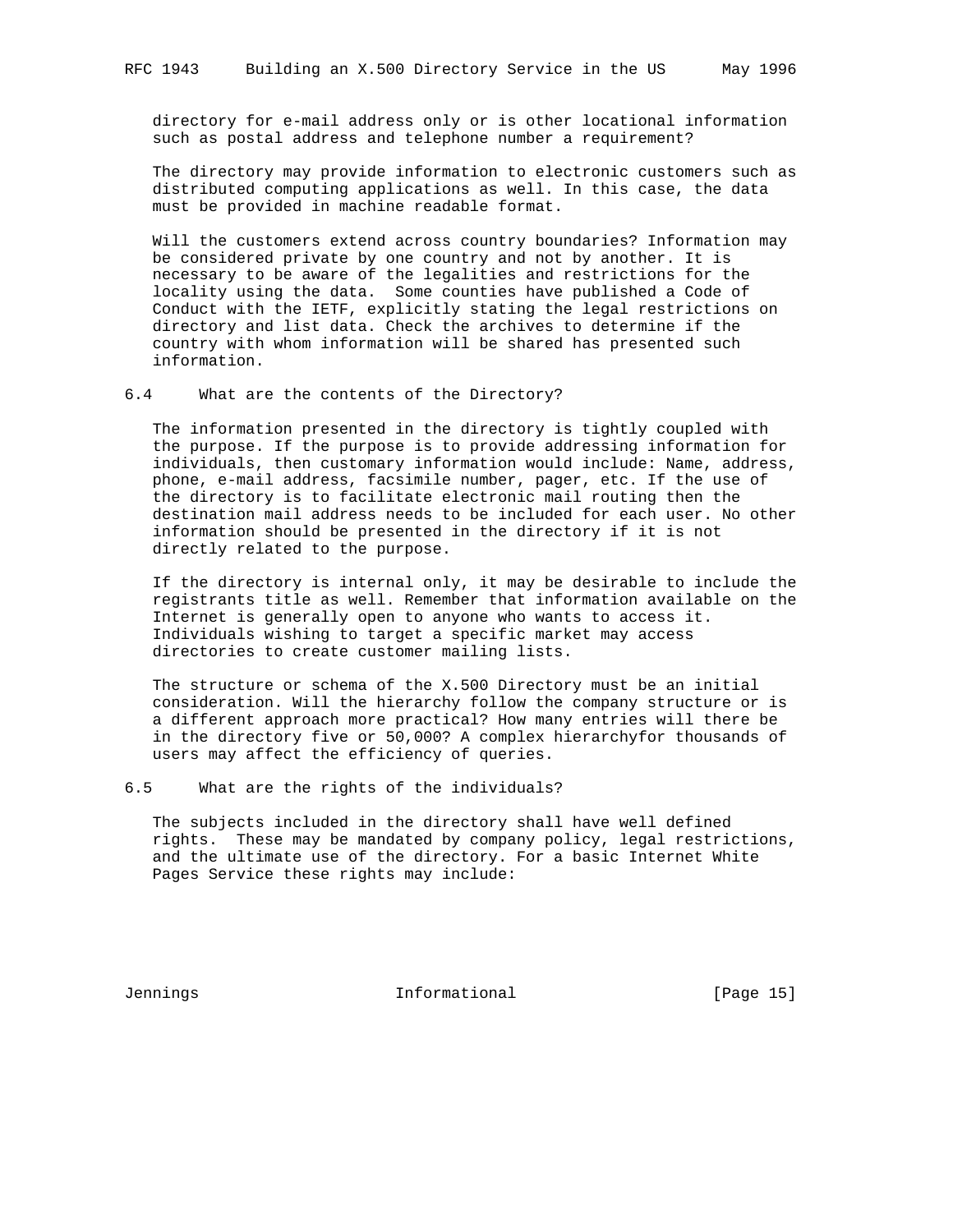- 1. the option of inclusion in the directory
- 2. the right of access to the information
- 3. the right to have inaccurate entries corrected

 The terms and conditions for employees of an organization may affect these rights. On becoming an employee of any organization, an individual inevitably agrees to forego certain personal privacies and to accept restrictions.

 Every organization should develop and publish the "rights" that can be expected by the list registrants.

#### 6.6 Data Integrity

 Information that needs to be included in the directory may come from various sources. Demographic information may originate from the human resources department. Electronic mail addresses may be provided by the computer network department. To guarantee data integrity, it is advised that the data be identified and maintained as corporate information.

 The required timeliness of the data is unique for each DSA. Updates to the data may be a frequent as once a day or once a month. Updates to the data must be provided on a regular basis. In cases where data is time sensitive, an attribute should be included to display the most recent maintenance date.

 A regular check for data accuracy should be included in the directory administration. Faulty information may put an organization in breach of any data protection laws and possibly render the company as unreliable.

### 6.7 Data Security

 Securing networked information resources is inherently complex. Attempts must be made to preserve the security of the data. These may include access control lists (ACLs), limiting the number or responses allowed to queries, or internal/external access to the directory.

 The 1993 recommendations have added a complex access control model that is designed to tightly restrict the access that users may have to the information in the Directory. Local protection is configured by the implementor. A secure X.500 Directory should provide tools to protect against destruction, falsification, and loss of data.

 There is not a tool yet that will protect against the misuse of data. There are flags and limits that can be set from within the application that will serve somewhat as a barrier to such unwanted

Jennings 16 1nformational 1999 [Page 16]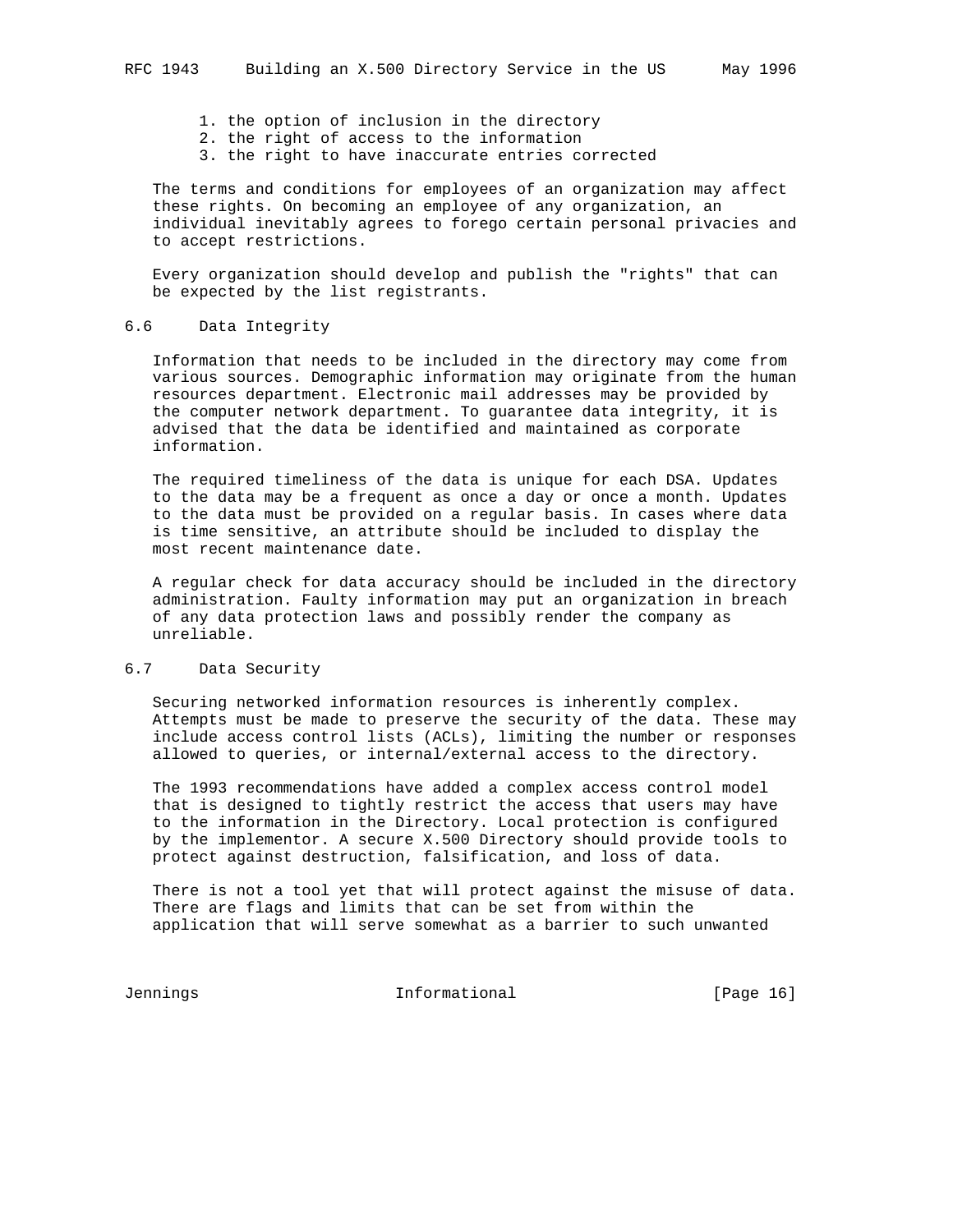use. Any restrictions however, also will affect the legitimate users. One suggestion is to post a notice of illegitimate use within each entry. This of course will only serve as a deterrent and as an asset should legal action be required.

 Again, caution must be taken when transferring data between country and state borders. In the US data regulations differ from state to state.

### 6.8 Data Administration

 The decentralized nature of the X.500 Directory service means that each organization has complete control over the data. As part of a global service however, it is important that the operation of the DSA be monitored and maintained in a consistent manner. Authorization must be given to the local manager of the information and in some cases, the subjects included in the directory may also have modification privileges.

 Once the service is running, the importance of guaranteed operation can not be overstated. Maintenance of the local Directory will be an integral part of normal administrative procedures within the organization and must be defined and agreed upon in the initial stages of development.

#### 6.9 Conclusion

 Establishing a Directory service within an organization will involve a great deal of cooperative effort. It is essential to get commitment from the integral parties of an organization at the onset. This includes the technical, legal, and data managements components of the organization. Executive level commitment will make it much easier to get the cooperation necessary.

 Operational procedures must be clearly defined, as the inclusion in a globally distributed service has wide visibility. Adherence to these procedures must be maintained to the highest degree possible as misinformation may result in unintentional legal violations and unreliable access or data can adversely affect on a companys reputation.

 An X.500 Directory can be extremely useful for an organization if it operates as designed. It may serve as the "hub" of the information routing and the basis for several everyday activities. A successful service will be one of the most important tools for communication in the computer network environment. For people to make use of the service, they must be able to rely on consistent and accurate information.

Jennings Informational [Page 17]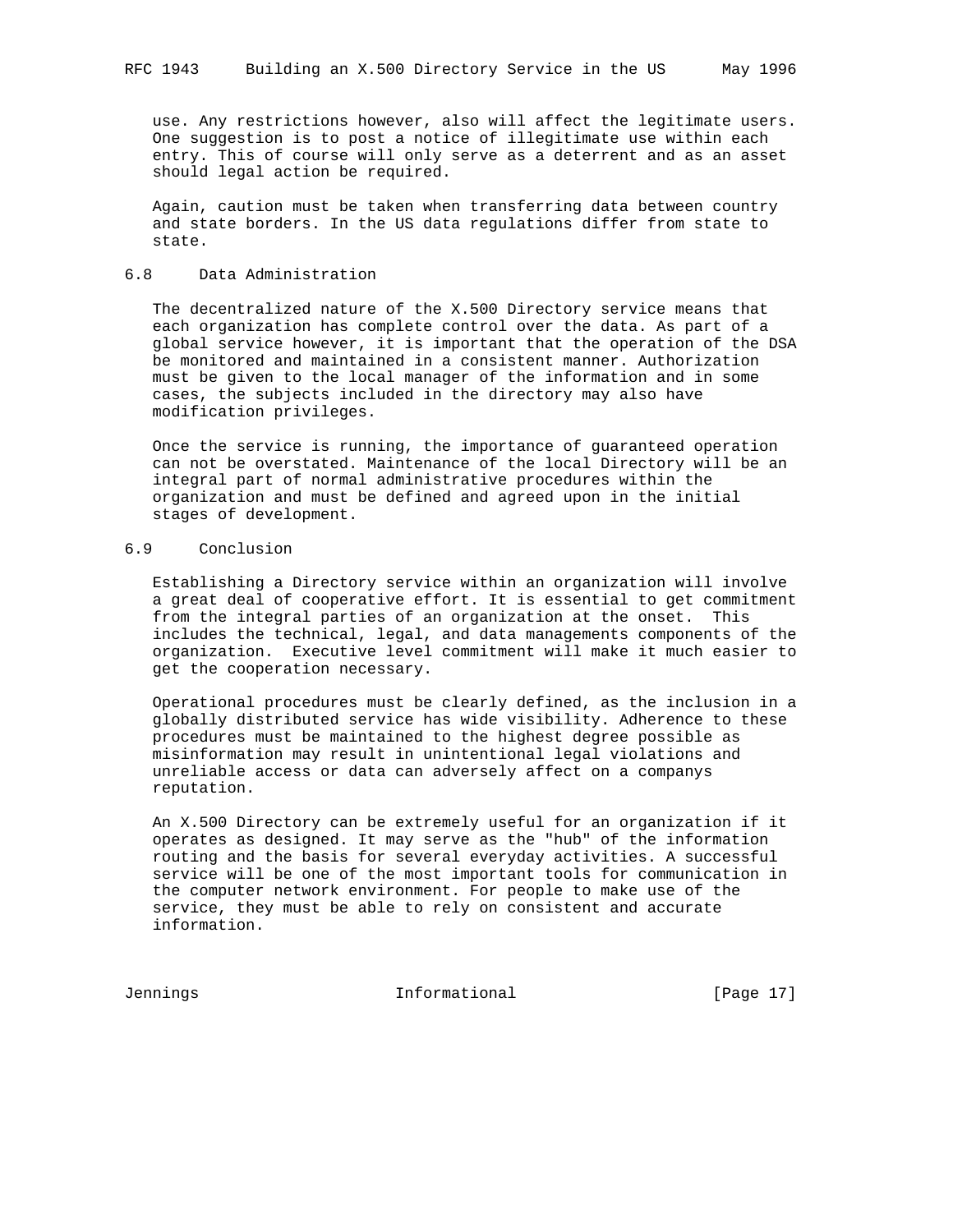### References

- 1. CCITT Blue Book, Volume VIII Fascicle VIII.8, November 1988.
- 2. RFC 1632; A Revised Catalog of Available X.500 Implementations. A. Getchell; ESnet, S. Sataluri; AT&T.
- 3. RFC 1274; The COSINE and Internet X.500 Schema. P. Barker & S. Kille.
- 4. CCITT Blue Book, Volume VIII Fascicle VIII Rec. X.509, November 1988.
- 5. RFC 1295; User Bill of Rights for entries and listing in the Public Directory. Networking Working Group; IETF, January 1992.
- 6. STD 35, RFC 1355; Privacy and Accuracy Issues in Network Information Center Databases. Curran, Marine, August 1992.
- 7. RFC 1006, ISO Transport Class 2 Non-use of Explicit Flow Control over TCP RFC 1006 extension. Y. Pouffary, June 1995.
- 8. Colin Robbins, NEXOR Ltd., Nottingham, London. c.robbins@nexor.co.uk
- 9. InterNIC; Collaborative effort of AT&T and Network Solutions; info@internic.net
- 10. ESnet; Managed and funded by the US Department of Energys Energy Research Office in Scientific Computing (DOE/ER/OSC).
- 11. RFC 1777; Lightweight Directory Access Protocol, W. Yeong, T. Howes, S. Kille, March 1995.
- 12. Building a Directory Service, Final Report test phase SURFnet X.500 pilot project, June 1995.
- 13. The X.500 Directory Services: a discussion of the concerns raised by the existence of a global Directory, Julia M. Hill, Vol.2/No.1 Electronic Networking, Spring 1992.
- 14. Directory Services and Privacy Issues, E. Jeunik and E. Huizer.

Jennings Informational [Page 18]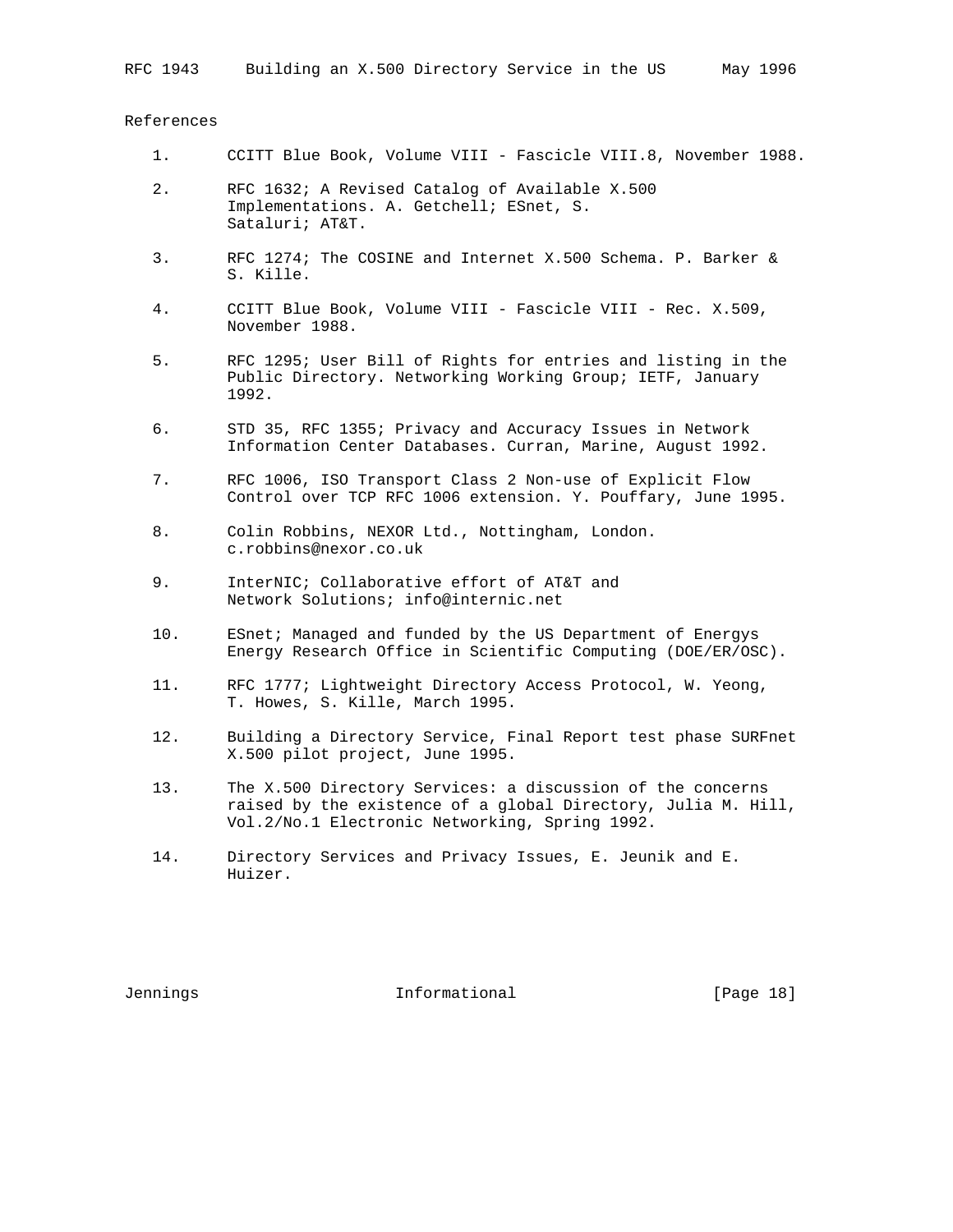- 15. The Little Black Book; Mail Bonding with OSI Directory Services, Marshall T. Rose, Simon & Schuster Company, 1992.
- 16. NYSERNet White Pages Pilot Project: Status Report; NYSERNet Technical Report #89-12-31-1, Marshall T. Rose, December 1989.
- 17. RFC 1798, Connection-less Lightweight Directory Access Protocol, A. Young, June 1995.
- 18. RFC 1781; Using the OSI Directory to Achieve User Friendly Naming, S. Kille, March 1995.
- 19. draft-ietf-pds-iwps-design-spec-01.txt, Tony Genovese; Microsoft, Work in Progress, July 1995.
- 20. draft-ietf-ids-privacy-00.txt, B. Jennings; Sandia National Laboratories, S. Sataluri; AT&T, Work in Progress, November 1994.

#### Glossary

- ACL Access Control List; a mechanism to restrict access to data stored in an X.500 Directory Service
- Attribute A collection of attributes belong to an entry in the Directory Service, and contain information belonging to that entry.
- c= countryName; Object class definition, specifies a country. When used as part of the directory name, it identifies the country in which the named object is physically located.
- cn= commonName; Attribute defining common name for individuals included in a directory. In 1988 standards can be up to 64 characters.
- CCITT The International Telegraph and Telephone Consultative Committee.
- DAP Directory Access Protocol; the protocol between a DUA and a DSA.
- DIB Directory Information Base; a collection of information objects in the Directory.
- DIT Directory Information Tree; the hierarchy of the distributed database that makes up an X.500 service.

Jennings Informational [Page 19]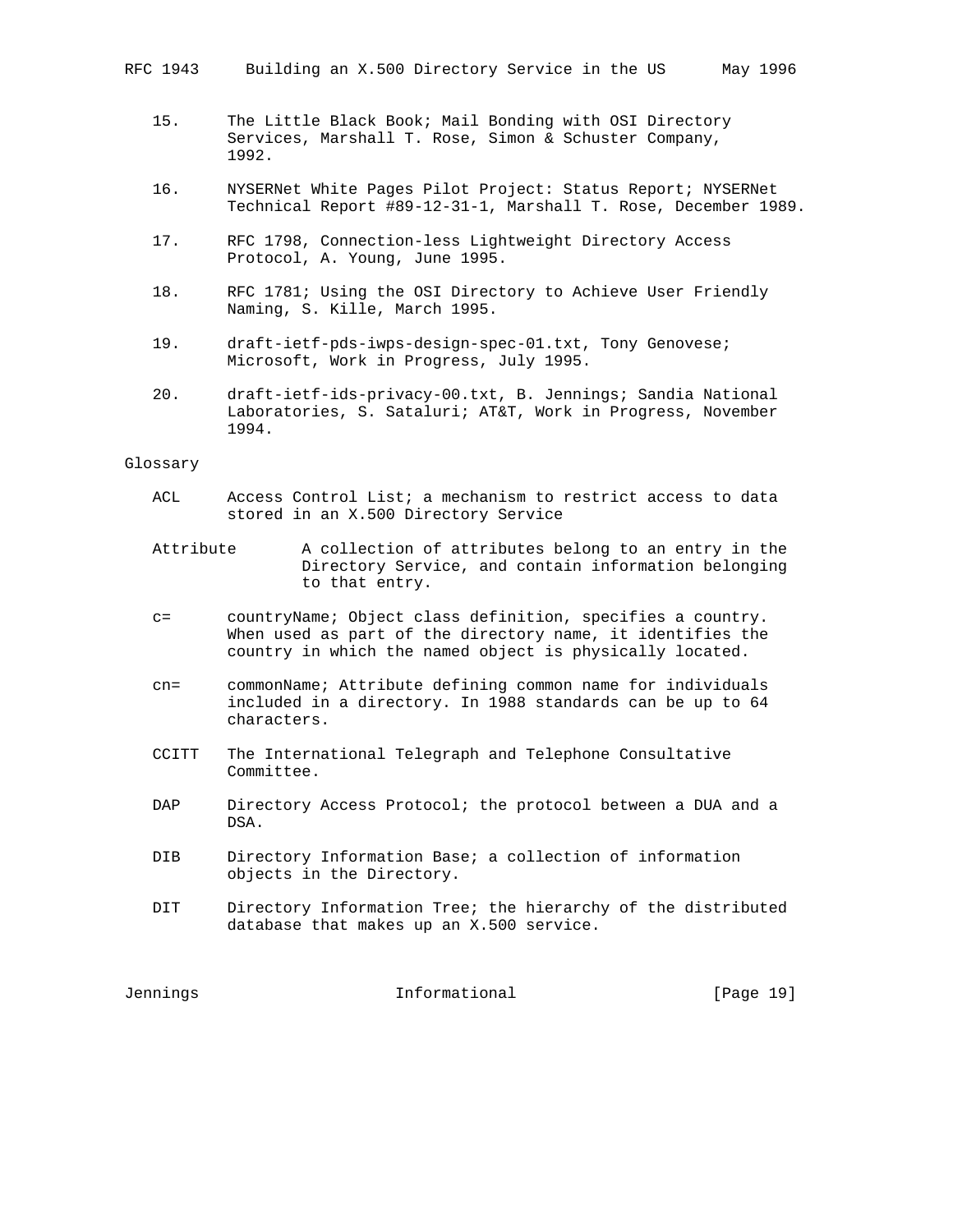- DSA Directory System Agent; an application that offers the Directory service, this is the database for the Directory.
- DUA Directory User Agent; an application that facilitates User access to a DSA.
- E-Mail Electronic Mail. Entry A Directory Service contains entries on people, organizations, countries, etc. Entries belong to a certain class, and information on entries is stored in attributes.
- ESnet Energy Sciences Network; nationwide computer data communications network.
- GUI Graphical User Interface.
- IETF Internet Engineering Task Force; an internationally represented task force charged with solving the short-term needs of the Internet
- Internet A collection of connected networks, international, running the Internet suite of protocols.
- InterNIC Directory of Directories, a collaborative project between AT&T, and Network Solutions, Inc.
- IP Internet Protocol; the network protocol offering a conectionless-mode network service in the Internet suite of protocols.
- ISODE ISO Development Environment, a research tool developed to study the upper-layers of OSI and deploy network applications according to the ISO OSI standards and ITU X series of recommendations.
- ITU International Telecommunication Union; formerly the CCITT.
- LDAP Lightweight Directory Access Protocol, an Internet Standard for a lightweight version of DAP running over TCP/IP.
- Object Entries in a Directory Service belong to an Object Class to Class indicate the type and characteristic; e.g. Object Class "person".
- OSI Open Standards Interconnection, An international standardization program, facilitated by ISO and ITU to develop standards for data networking.

Jennings Informational [Page 20]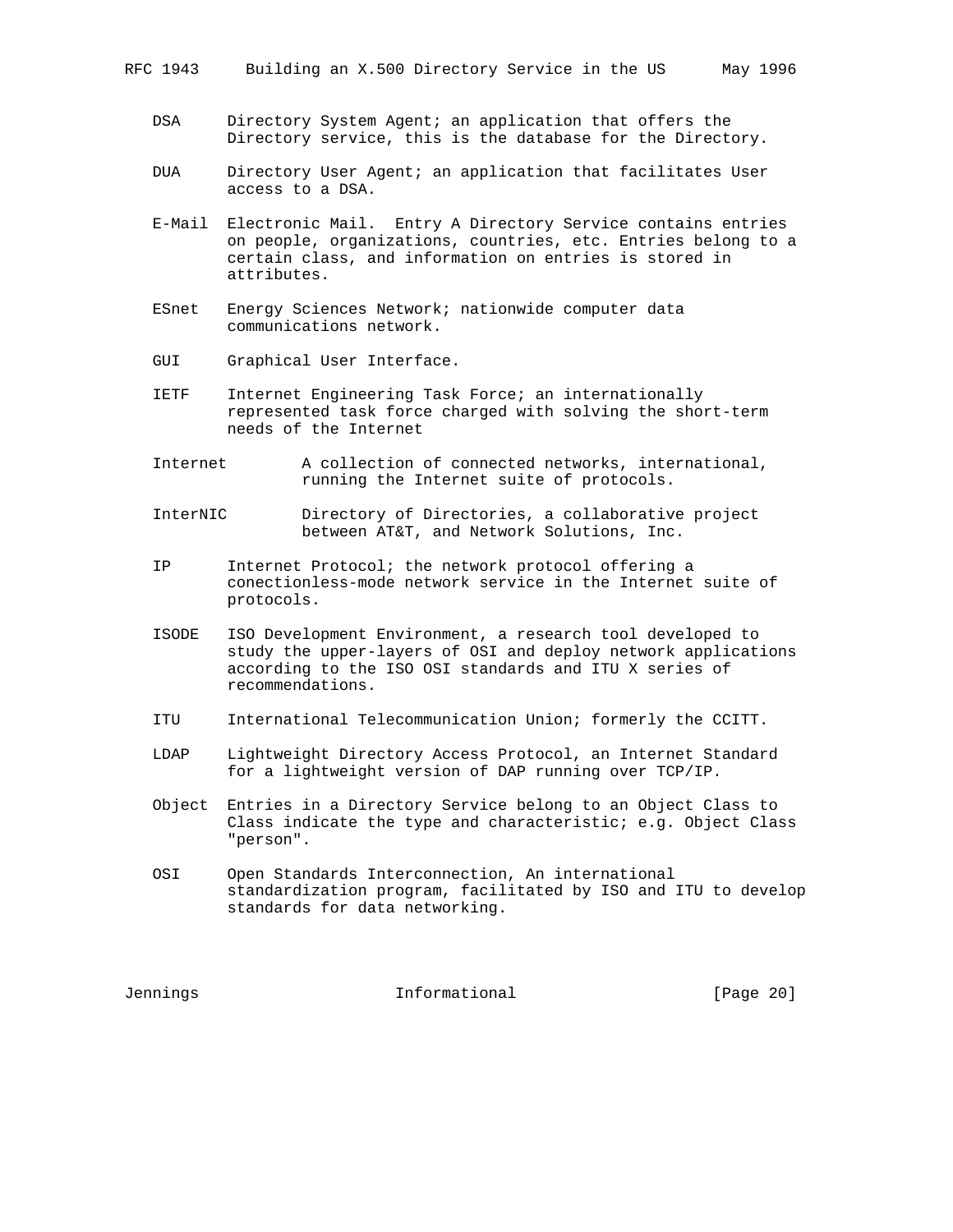- o= organization; An attribute defining the company or organization that the person works for.
- ou= organizational unit; An attribute found under organization. Denotes the department, division, or other such sub-unit of the organization that the person works in.
- PEM Privacy Enhanced Mail; and Internet Standard for sending secure Electronic mail.
- PSI Performance Systems International, Inc.; operator of the Internet White Pages Project
- QUIPU X.500 Directory implementation developed by Colin Robbins while at the University College of London.
- RDN Relative Distinguished Name; a unique identifier for each list subject, defined by the hierarchy of the DSA.
- RFC Request For Comments; Internet series publications
- sn= surname; Attribute defining the surname of the person in the directory.
- TCP/IP Transmission Control Protocol and Internet Protocol; two internet protocols.
- White-Pages Electronic directory, accessible via Internet suite of protocols.
- Whois An Internet standard protocol.
- Whois++ An Internet Directory Services protocol; a possible alternative for X.500 WPS
- White Pages Service a Directory Service that contains information on people and organizations.
- X.500 A series of recommendations as defined by the ITU, that specify a Directory Services protocol.

Jennings Informational [Page 21]